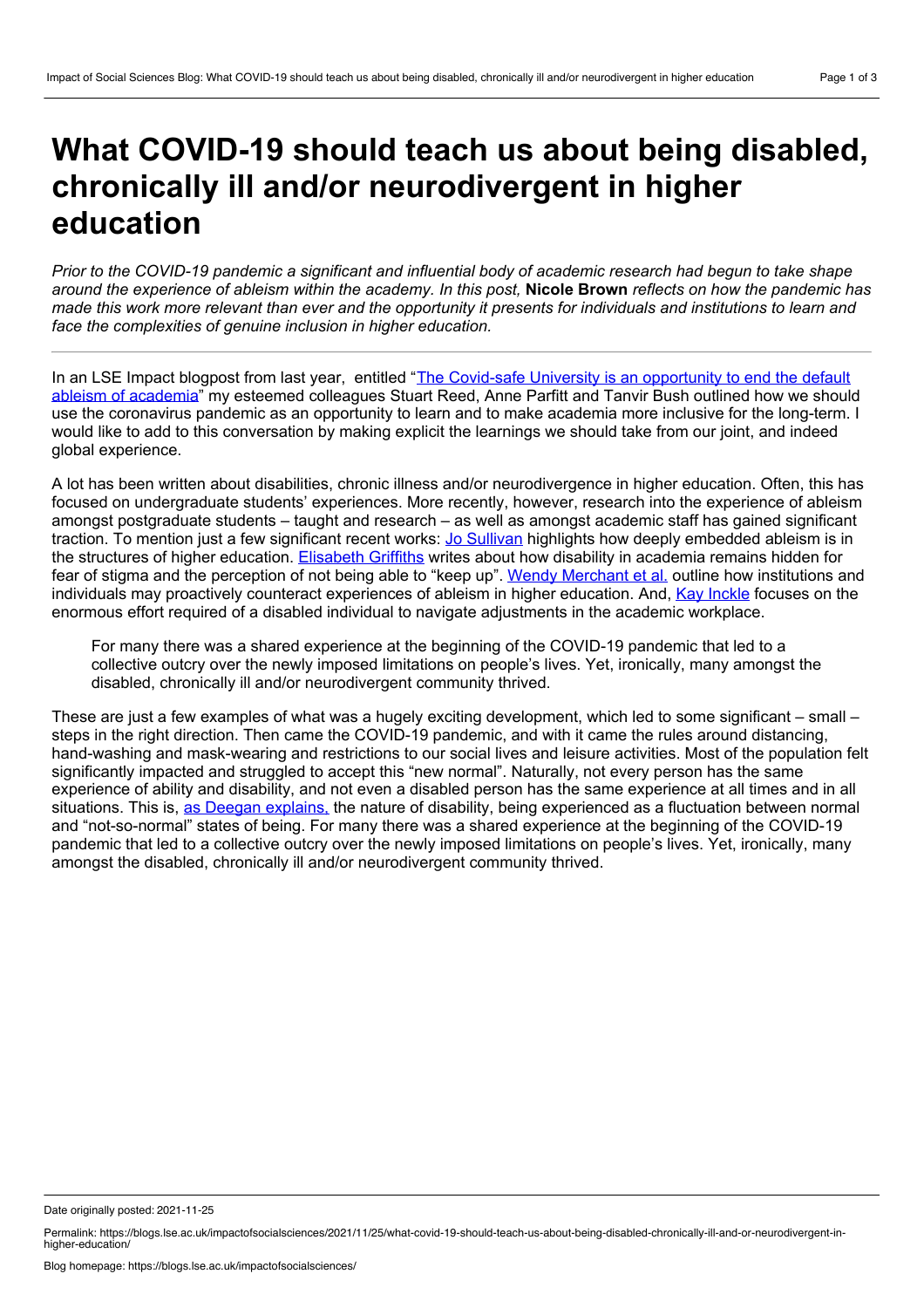

People with disabilities, chronic illnesses and/or neurodivergences have had life-long experience of their realities and truths being underestimated, indeed negated with statements like "it's in your mind" or "I'm tired, too". They have had life-long experience of balancing external pressures of conforming with expectations against internal forces of maintaining health and wellbeing. They have had life-long experience of "socialising" virtually and remotely, which in their case is in a bid to maintain energy-levels high enough to continue to function and to avoid additional illnesses, as for some a simple cough or cold may aggravate other conditions. A snapshot of these [experiences](https://twitter.com/FibroIdentity/status/1251475332923904000) were poignantly highlighted in two twitter threads published in [March](https://twitter.com/FibroIdentity/status/1240571106056167425) 2020 and a few weeks later in April 2020.

For me, there are two learning points to take away from these Covid19 reflections on twitter:

- <span id="page-1-0"></span>1. Ableds see the spoonie lifestyle as a crisis.[\[1\]](#page-2-0)
- 2. Spoonies are the strongest people, and their demands for adjustment and support are not so unreasonable.

I am in absolute agreement with all disability, chronic illness and neurodivergence activists, advocates and allies that more needs to be done. Structural issues need to be considered and obstacles removed. Yes, often there are no satisfying solutions possible because people's needs are often conflicting. For example, people with issues around sensory overload may want cameras to be switched off in a conference call, whereas people with hearing impairments may want them on so they can lip-read. So yes, there is no simple solution. However, what COVID-19 has taught us – or at least should have – is that we cannot know what it feels like to be in someone else's shoes, to feel what others feel, to experience what others experience, but that we should listen carefully and empathetically to what they do tell us about their lives, rather than dismiss their concerns, queries and attempts to ask for help and reasonable adjustment as an [inconvenience.](https://policy.bristoluniversitypress.co.uk/lived-experiences-of-ableism-in-academia) In 2020, in the conclusion to my book, Lived Experiences of Ableism in Academia, I wrote:

"I am truly hopeful and entirely optimistic. ... I am hopeful and optimistic that once this crisis is over, as a society we will not return to expectations around ways of working that were commonplace before COVID-19. ... Instead, *the disabled and able-bodied, chronically ill and healthy, neurodivergent and neurotypical will all work alongside* one another with the heightened sense of community and empathy that the contributors to this edited book have *been asking for. This is my disability imaginary of the future."*

Date originally posted: 2021-11-25

Permalink: https://blogs.lse.ac.uk/impactofsocialsciences/2021/11/25/what-covid-19-should-teach-us-about-being-disabled-chronically-ill-and-or-neurodivergent-in-<br>higher-education/